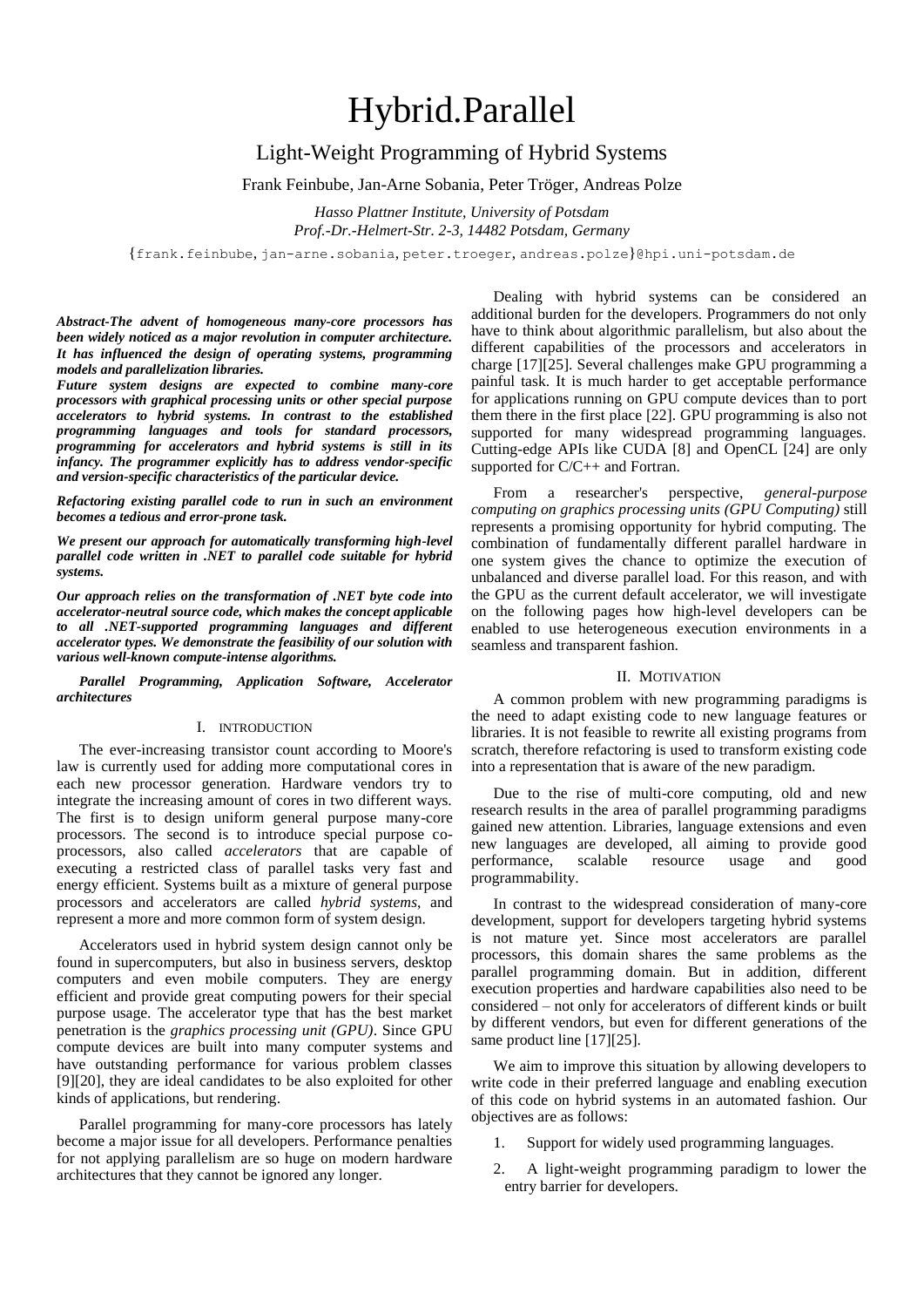

Fig. 1: Architecture Overview

- <span id="page-1-0"></span>3. Support refactoring, as well as, writing new code from scratch.
- 4. Support a wide range of accelerator devices not bound to a particular device vendor.
- Provide a framework that allows automatic and semiautomatic optimizations.

#### III. APPROACH

We decided to realize our approach for the .NET Framework to be able to support C#, Visual Basic, and a number of other programming languages. Instead of introducing language or compiler extensions, we chose to provide a library, which allows developers to keep the tool chain of the development process unaltered. This enables a seamless integration into existing .NET applications. We target accelerator hardware using the broadly accepted OpenCL API standard.

In order to address the second of our objectives, we decided to utilize a parallel loop construct. This is not only a light-weight and widespread construct for parallel computing [\[6\]\[21\],](#page-8-5) but also familiar to .NET developers as part of the *Task Parallel Library (TPL)*. The following code example shows how our library can be accessed by an implementation:

CODE EXAMPLE I ORIGINAL CODE VS. HYBRID.PARALLEL int[] data =  $\ldots$  // Get vector // Actions Action<int> action = delegate(int i) {  $data[i] = data[i] + 1;$ }; Action<int> action2D = delegate(int  $x$ , int y)  $\{ / * \dots * / \}$ ; // Microsoft's solution // based on the Task Parallel Library Threading.Tasks.Parallel.For(0, dataSize, action);

// Our Library Hybrid.Parallel.For(0, dataSize, action); Hybrid.Parallel.For2D(0, dataSizeX, 0, dataSizeY, action2D);

Our implementation of *Parallel.For* accepts the same parameters as the original, so that refactoring only requires the exchange of one namespace declaration. In addition, we define a two-dimensional version of the interface that can substitute

two *for* loops and allows better mapping onto GPU hardware which is generally better suited for more compact code fragments.

Since our approach looks equal to the existing solution for multi-processor-based parallelism, refactoring can be applied without additional effort. Besides the implicit automatic execution mode, we also allow experimenting with running parts of the code on CPUs and comparing the execution characteristics against running them on GPUs explicitly. The following code shows the explicit functions that can be used for this:

# CODE EXAMPLE II EXPLICIT EXECUTION ON GPU COMPUTE DEVICES AND CPUS

// use GPU / CPUs only - explicit version Hybrid.Parallel.ForGpu(0,size,action); Hybrid.Parallel.ForCpus(0,size,action);

Our fourth objective, accelerator independence, can be achieved by using a corresponding vendor- and deviceindependent programming interface. The fact that OpenCL is designed to address various hardware architectures, for example GPU compute devices, Cell processors, and general purpose processors, makes it the natural choice for our implementation.

Currently we only focus on CPU and GPU computing, but since our implementation is based on OpenCL, we already support other OpenCL-enabled accelerators. Also, our code generation system can be adapted for other accelerator platforms in the future.

The code generator enables the seamless integration of automatic and semi-automatic optimizations. Existing projects have demonstrated that selected GPU optimization mechanisms can be applied automatically [\[2\].](#page-8-6) Since we are working with byte code targeting a virtual machine execution environment, we can optimize based on results from code reflection and meta data checking. In addition, we can inspect runtime characteristics dynamically to adjust scheduling decisions.

The following section describes our software infrastructure supporting this approach.

## IV.IMPLEMENTATION

The architecture of our hybrid computing support library is shown i[n Fig. 1.](#page-1-0) The developer implements a parallelized .NET application, based on the support functionalities in the .NET *Parallel* namespace. For refactoring (or development from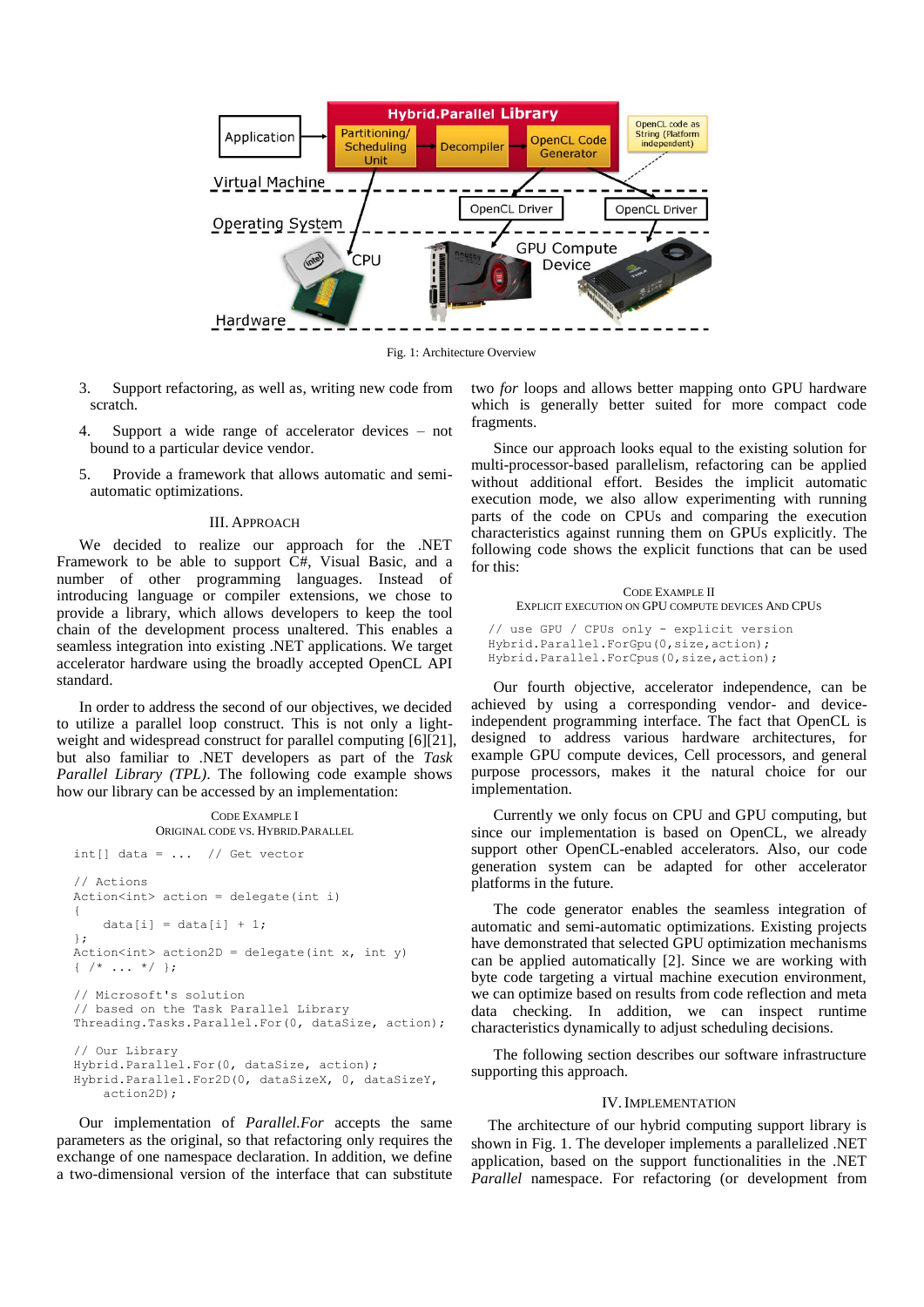scratch), the implementation is linked with our implementation of the *Parallel* namespace for hybrid environments. When the application code calls our library at runtime, first the partitioning and scheduling unit gets active. It implements the decision for an optimal runtime environment with respect to the given parallelized code block.

# *A. Partitioning and Scheduling Unit*

At startup, the library investigates the system configuration and collects information about all available computing devices. After the call of *Hybrid.Parallel.For*, we analyze the characteristics of the algorithm that is provided. Two major properties must be considered: capability of execution and anticipated performance.

Based on the instruction mix we assess which devices are capable of the execution. Recursion is not yet supported by GPU Compute Devices; atomic functions and double precision floating point operations are not supported in the early generations of GPU Compute Devices.

[Table I](#page-2-0) shows the characteristics of algorithms and devices that we use to predict the execution performance. We schedule the execution based on the prediction on capable devices. The scheduler also measures the time that the actual execution needed and uses this information to improve the prediction for the next run.

TABLE I PERFORMANCE CRITICAL CHARACTERISTICS

<span id="page-2-0"></span>

| <b>Good performance on GPU</b>                         | <b>Good performance on CPU</b>                         |
|--------------------------------------------------------|--------------------------------------------------------|
| <b>Algorithms characteristics</b>                      |                                                        |
| Lots of arithmetic operations                          | Lots of control flow statements                        |
| Small amount of registers/memory,<br>many calculations | Huge amount of memory, small<br>amount of calculations |
| Many single precision floating point<br>operations     |                                                        |
| <b>Device characteristics</b>                          |                                                        |
| Large number of multiprocessors                        | High number of cores                                   |
| High frequency of multiprocessors,                     | High frequency of cores                                |
| memory,                                                |                                                        |
| Support for caching                                    | Big caches                                             |
| Big amount of registers / concurrent                   | Support for instruction level                          |
| threads                                                | parallelism                                            |

Developers can check if their code will run on a specific device type at runtime and get an exception if they force the execution on a device type that is not capable of running the provided code.

If the code is to be executed on CPUs, we forward it to Microsoft's *Parallel.For* implementation. Otherwise we transform it into an OpenCL-conformant representation and execute it on suitable accelerators as described in the following section.

#### *B. Decompiler*

Compilers for the .NET platform produce binaries in a language called *Microsoft Intermediate Language (MSIL)*, which has been standardized under the name *Common Intermediate Language (CIL)* as ECMA-335 [\[14\].](#page-8-7) It is comparable to Java byte code [\[12\]](#page-8-8) both in its expressiveness and level of abstraction.

OpenCL uses a subset of the C programming language with some extensions to describe tasks to be executed on an accelerator. To execute CIL code on such a device, we need to translate CIL into equivalent OpenCL C code in a process commonly known as decompilation [\[19\].](#page-8-9)

Once a program invokes *Hybrid.Parallel.For* and the Partitioning and Scheduling Unit has decided to run a code fragment on an accelerator, the following activities take place at runtime:

- 1) The fragment to be executed is decompiled into a High-Level Intermediate Representation (HLIR), an abstract representation which is similar to the one used by a compiler.
- 2) This representation is then transformed to the C dialect of OpenCL. The transformation also includes mapping of .NET/CIL-specific features. (Section [C\)](#page-3-0)
- 3) Once C code is available, we use OpenCL.NET  $[3] a$ lightweight OpenCL wrapper for .NET – to instruct the OpenCL library and device drivers to compile and execute the code on a compute device. (Section [D\)](#page-5-0)

Our implementation uses a cache for generated OpenCL programs. In cases when the same fragment is invoked multiple times, the first two steps can be skipped and the precompiled program can be executed directly.

#### *1) Representation of fragments in .NET*

To illustrate the steps of the decompiler, we use the program fragment from code example I as an example, which simply increments each element of a one-dimensional array. This example uses an *anonymous delegate*: the code block incrementing the array elements is not a regular (named) method of a class, but specified via the *delegate* keyword. This feature is implemented in the C# compiler, but not the runtime: CIL itself does not support anonymous delegates [\[14\]](#page-8-7), so internally, the compiler creates a method containing only the code of the delegate block, then passes a reference to this method to the implementation.

To get access to the code block, the implementation uses the passed object of the Action<int> delegate class. This object represents a function pointer in .NET, so it could be invoked directly if the code is to run on the CPU. However, the object also provides all necessary information for decompilation.

As shown in code example I, the delegate accesses two variables: the *data* array and the parameter *i* holding the array index. As Action<int> delegates only support one parameter of type *int*, the array has to be passed via another mechanism; the same holds for more complex examples that access variables declared in the method that contains the *ForGpu* call.

For all these cases, the C# compiler dynamically creates classes that are containers for needed variables; i.e., closures. Each local variable or parameter of the method contained in the *Hybrid.Parallel.For* call is mapped to a field in such a class; in case the delegate block also accesses fields via its parent's *this* pointer, the generated class will get a reference to that object as well. However, we have also observed a specific compiler optimization: if no local variable or parameter is accessed, creation of the additional class is skipped, and the delegate block is simply added as another method to the parent method's class itself.

Since our example needs access to a local variable (the *data* array), the compiler will create a helper class, then add the delegate block as a method. The CIL code of this method,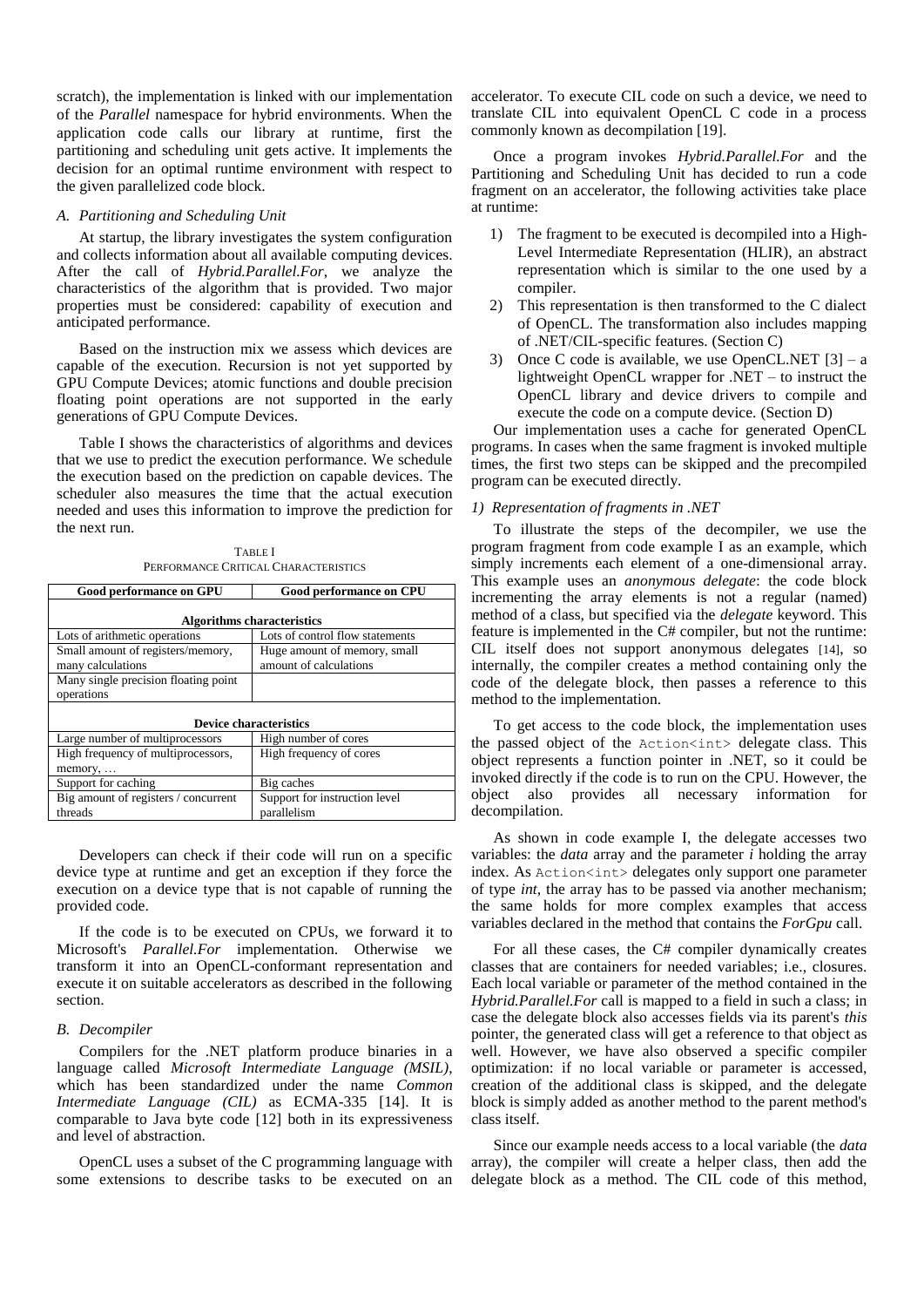which our implementation needs to convert to OpenCL C, is shown in the following code example:

CODE EXAMPLE III DECOMPILATION EXAMPLE: DELEGATE BLOCK (CIL) AND HLIR MAPPING

```
.method public hidebysig instance void 
'<algorithm>b__0'(int32 i) cil managed
  {
     // Code size 20 (0x14)
     .maxstack 8
     IL_0000: nop
       // do nothing
     IL_0001: ldarg.0
        // cil stack 0 = this IL_0002: ldfld int32[] ...::data 
       1/ cil stack 0 = cil stack 0.data
    IL 0007: \bar{l}darg.\bar{1}\frac{1}{2} // cil stack 1 = i
     IL_0008: ldarg.0
       // ci1_stack 2 = thisIL 0009: \overline{1}dfld \overline{1}nt32[] ...::data
        // cil stack 2 = cil stack 2.data
     IL_000e: ldarg.1
        // \text{cil\_stack\_3} = iIL 000f: ldelem.i4
       1/7 cil stack 2 = cil stack 2[cil stack 3]
    IL 0010: \bar{l}dc.i4.11/ cil stack 3 = 1 IL_0011: add
        \frac{1}{\sqrt{2}} cil_stack_2 + cil_stack_3
    IL_0012: stelem.i4
        // cil_stack_0[cil_stack_1] = cil_stack_2
     IL_0013: ret
       // return
   }// end of '<>c__DisplayClass4'::'<algorithm>b__0'
```
#### *2) Rewriting CIL into high-level expressions*

The CIL execution model resembles that of a stack machine [\[14\]](#page-8-7). All arguments and results of operations are stored on the stack and there are explicit instructions for loading and storing data in memory.

Each value on the stack has a specific type, which can be either an integral (numeric, pointer, object reference) or complex type (instance of a value type like a C# *struct*). In this model, a single ``value" at the abstraction level of the programming language is always contained in a single stack location (i.e., a stack location is never "too small" to hold a value).

Most instructions consume and produce a fixed number of values; the only exception is instructions like *ret* or *call*, whose number of arguments or results depends on the respective target method's signature. A *call* consumes as many values as the target has arguments (including the *this* reference for instance methods), and produces zero or one values depending on whether its return type is *void*. Likewise, *ret* consumes zero or one values, depending on the return type of the method it appears in. Regardless of the instruction, the number of values it consumes and produces is statically known and does not change while the program is running.

When CIL code is loaded by the runtime, certain checks are performed to make sure the program's code is syntactically correct and usage of methods (like the type of arguments passed in a call) is consistent to their declaration [\[14\]](#page-8-7). Especially, the number of values on the execution stack as well as their respective types can be determined statically for each instruction. This also holds for control flow merge points (e.g., an instruction that can be reached from its preceding one as well as via a branch), at which point the final stack state is calculated by *merging* all incoming stack states: the number of values needs to be identical, and the result type of each stack location is the "closest common supertype" [\[14\]](#page-8-7) of the types from all incoming edges.

Due to this representation, re-writing CIL instructions into expressions resembling those of a high-level language is quite trivial. For each value that gets pushed onto the evaluation stack, we define a local variable and insert a reference to that variable when it is needed later. Variables are named relating to their position in the stack (e.g., cil\_stack\_*id* for the variable at stack location *id*); a definition of a variable overrides all previous definitions of the same name.

The comments of code example III show the resulting representation of each instruction after this transformation has been applied to the example delegate block. As the data type of each value is statically known, high-level operations (like accessing the *data* field) are well-defined.

CIL code for more complex methods may also contain branch instructions, so a simple list of high-level instructions is not sufficient to represent all input programs. Instead, our CIL decompiler uses *control flow graphs* [\[1\]](#page-8-11) to break the instruction stream into sequential basic blocks. Control dependencies between these blocks are modeled as graph edges. The example shows one of these basic blocks.

#### *3) Optimizing generated expressions*

For actual code generation from this representation, the newly-generated local variables would need to be given unique names within the routine, while paying attention to assigning the correct follow-up variables on control-flow merge points.

The main disadvantage of this approach would be an explosion in the number of variables. To reduce this number, we perform expression propagation and dead assignment elimination [\[1\]](#page-8-11). Afterwards, the instruction sequence in our example collapses into a single assignment:

```
this.data[i] = this.data[i] + 1
```
The statement resembles the original source code from figure code example I quite closely; the only difference is that, as mentioned above, the access to a local variable has been replaced by an access to a member of a generated "variable container" class.

#### <span id="page-3-0"></span>*C. OpenCL Code Generator*

The high-level representation generated by our decompiler closely resembles the abstract syntax of the high-level .NET language code. For this reason, some of the features do not have a direct correspondence in OpenCL C and must be reformulated accordingly.

#### *1) The Iteration Number*

Parallelizable code fragments have a parameter that specifies which iteration of the fragment is currently running. This approach can be directly mapped to OpenCL, as it provides the concept of *work groups*: functions running on the compute device can query their relative position within the entire compute task via the built-in function  $qet qlobal id$ .

Therefore, the first step in translating our input program for this environment is to remove this parameter of the delegate and use the value returned by get\_global\_id instead. To do so, we create a new local variable, and then replace each occurrence of the now-obsolete parameter by it.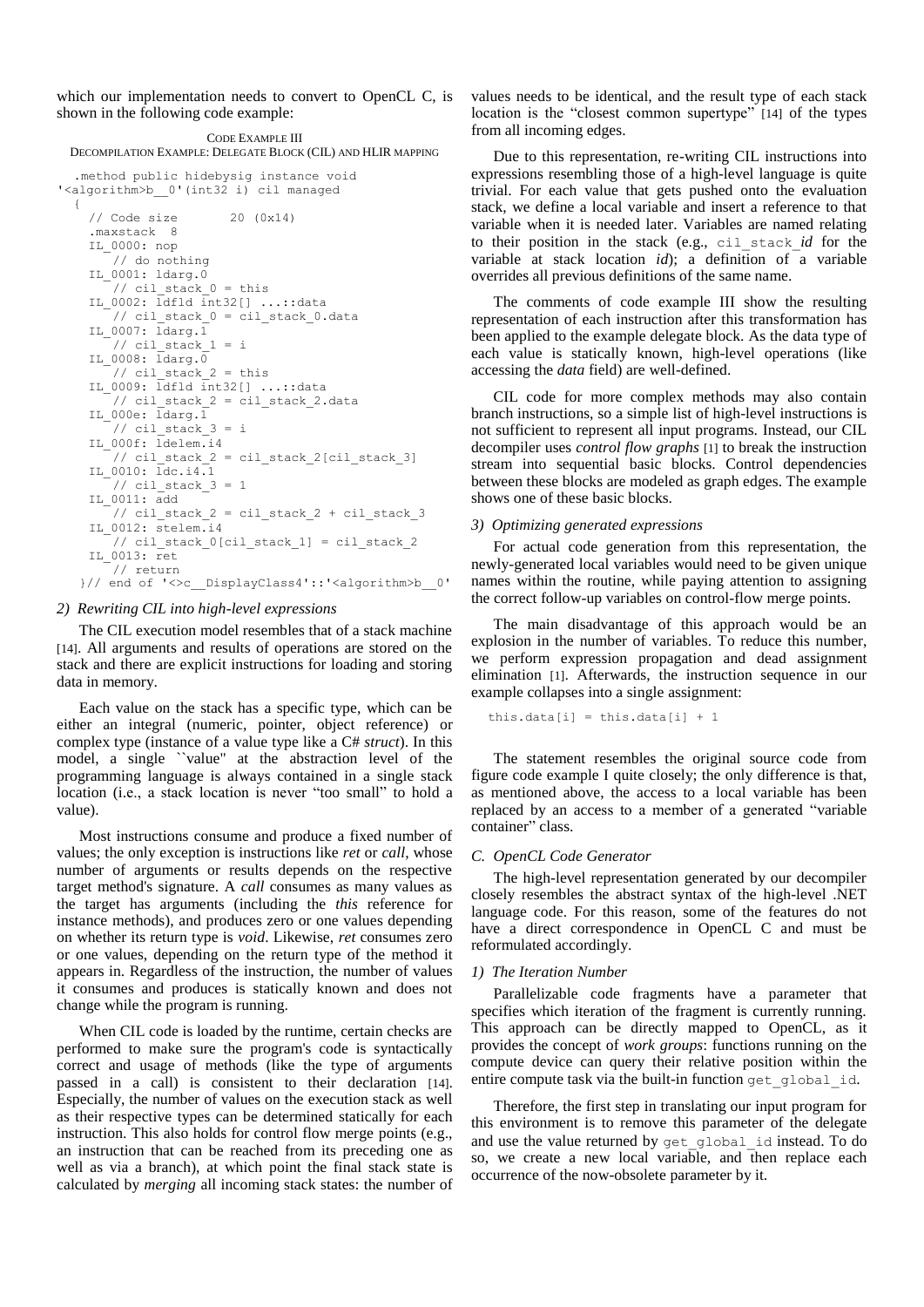# *2) Basic Instructions*

Arithmetic instructions in CIL bear the same semantics as the corresponding operators in OpenCL C for integer, floats and pointer types [\[14\]\[24\],](#page-8-7) so the code generator can use the generated expressions directly. Two sorts of instructions need special attention, though: double-precision floating point arithmetic and control flow instructions.

According to the OpenCL specification, support for the double datatype is optional and, if present, needs to be enabled using a special #pragma command [\[24\].](#page-8-4) There are multiple variants of these extensions, depending on which features can be enabled for the double type. The cl khr fp64 extension, which is supported by NVidia, allows using all features mentioned in the specification. On the other hand, the extension cl\_amd\_fp64 that AMD uses instead, only allows a limited subset that depends on the version of the ATI Stream SDK in us[e \[15\].](#page-8-12)

To support both cases, our implementation checks which extension the target device supports and creates pragmas accordingly. If the input code fragment requires a feature that is not provided by any of the available extensions for the device, code generation fails.

*Control flow instructions* present a greater challenge, because the OpenCL specification requires devices to support *reducible* control flows only (a graph is reducible if and only if the graph with backward edges removed is acyclic and all nodes can be reached from the start node [\[27\]\)](#page-8-13). However, it also seems to be implementation-defined what OpenCL compilers consider "reducible", so code generation may need to apply additional formatting rules to the input code. For example, when we targeted AMD graphic cards with the AMD OpenCL compiler, it rejected code containing goto statements, even though the resulting flow graph was reducible.

Our implementation does not currently check for reducible flow graphs, nor does it attempt to convert input programs into reducible form. For this reason, our generated code may currently be rejected by OpenCL compilers enforcing this restriction. To support execution on arbitrary devices, we would therefore need to convert the input control flow graph into reducible form and output high-level control flow statements (like if and while) instead of the currently used goto.

#### *3) Object Support*

CIL code is object-oriented and inherently supports creating and manipulating objects via special opcodes. However, we believe only very few features need to be supported when targeting accelerators. By not mapping all possible operations to OpenCL, we can avoid the overhead of converting complete object hierarchies, as well as issues that would arise if code was distributed over multiple devices. Therefore, we chose to support only a subset of object accesses: generated code can read static fields (of arbitrary classes) as well as instance fields reachable via the this reference. Similarly, we support invocation of methods only if they are either static (from an arbitrary class) or instance methods of the object referred to by the this parameter.

To implement this, the high-level representation output by the initial decompiler pass is searched for accesses to object fields. If a field can be read as per the rules mentioned above, the field access is removed from the intermediate

representation and a corresponding parameter is inserted instead; all reads of the field are then changed to access that parameter. The mapping between fields and parameters is attached to the generated code, so this information is available at invocation time.

Exception handling in CIL is also based on objects, but as OpenCL does not have a comparable mechanism, we chose to not support it either. Input programs containing explicit exception-handling code are rejected and not compiled to our intermediate representation. In addition, we do not support exceptions that may be thrown as a side effect of CIL instruction; such instructions (like memory accesses via a pointer) are translated as-is, and may behave erroneously if the parameters are invalid. If a condition occurs that would result in the corresponding CIL instruction to throw an exception, it is silently ignored.

#### *4) Access to arrays*

Both CIL and OpenCL support single- and multidimensional arrays, but there are two remarkable differences:

- During execution of CIL, the runtime performs an implicit bounds check on each access. In case the specified array element does not exist, this results in an *IndexOutOfRangeException* being thrown. On the other hand, C does not perform any implicit checks, so the program behavior is undefined in this case.
- For CIL, the size of each array dimension is a property of the array *object*, so code is independent of the effective size of the data. On the other hand, in the C programming language, array dimension sizes are part of the type specification (e.g., in the function's argument list).

As we do not map exceptions to OpenCL, the first issue is silently ignored. If generated code uses an invalid array index, it accesses an invalid memory location and further operation of the program is undefined; typically, this would result in the computation continuing with erroneous values.

The second issue is solved by converting all arrays into single-dimensional ones for generated code. If a multidimensional array is encountered in CIL, our generated C code performs the necessary index arithmetic explicitly. Therefore, we do not need to generate different C code for invocations of the same fragment with different dimension sizes.

Array mapping is performed as follows: suppose  $T[l_{n-1} \ldots u_{n-1}, \ldots, l_0 \ldots u_0]$  is a CIL array with element type  $\overline{T}$  and *n* dimensions with lower bounds  $l_i$  and upper bounds  $u_i$ , respectively. To map it to a single-dimensional array, we lay out elements sequentially, starting from the right-most dimension.  $T[l_{n-1}, ..., l_0]$  is the first element of the mapped array,  $T[l_{n-1}, ..., l_{0+1}]$  is the second one and so on. More formally, the single-dimensional array  $M[0...]$ <sub>I</sub>  $(u_i - l_i + 1)$ ] can be mapped as follows:

$$
T(m_{n-1}, ..., m_0) = M(\sum_{0 \leq i \leq n} (m_i - l_i) \prod_{1 \leq k \leq i} s_k)
$$

 $s_k$  are scaling factors for the respective array indexes. To prevent overlap, they must satisfy  $s_k \geq (u_{k-1} - l_{k-1} + 1)$ . If equality holds, elements are laid out without gaps in memory. However, it may be beneficial for performance to use greater values, for example to align elements to cache lines.

Our implementation currently supports arrays with arbitrary numbers of dimensions, although all lower bounds are limited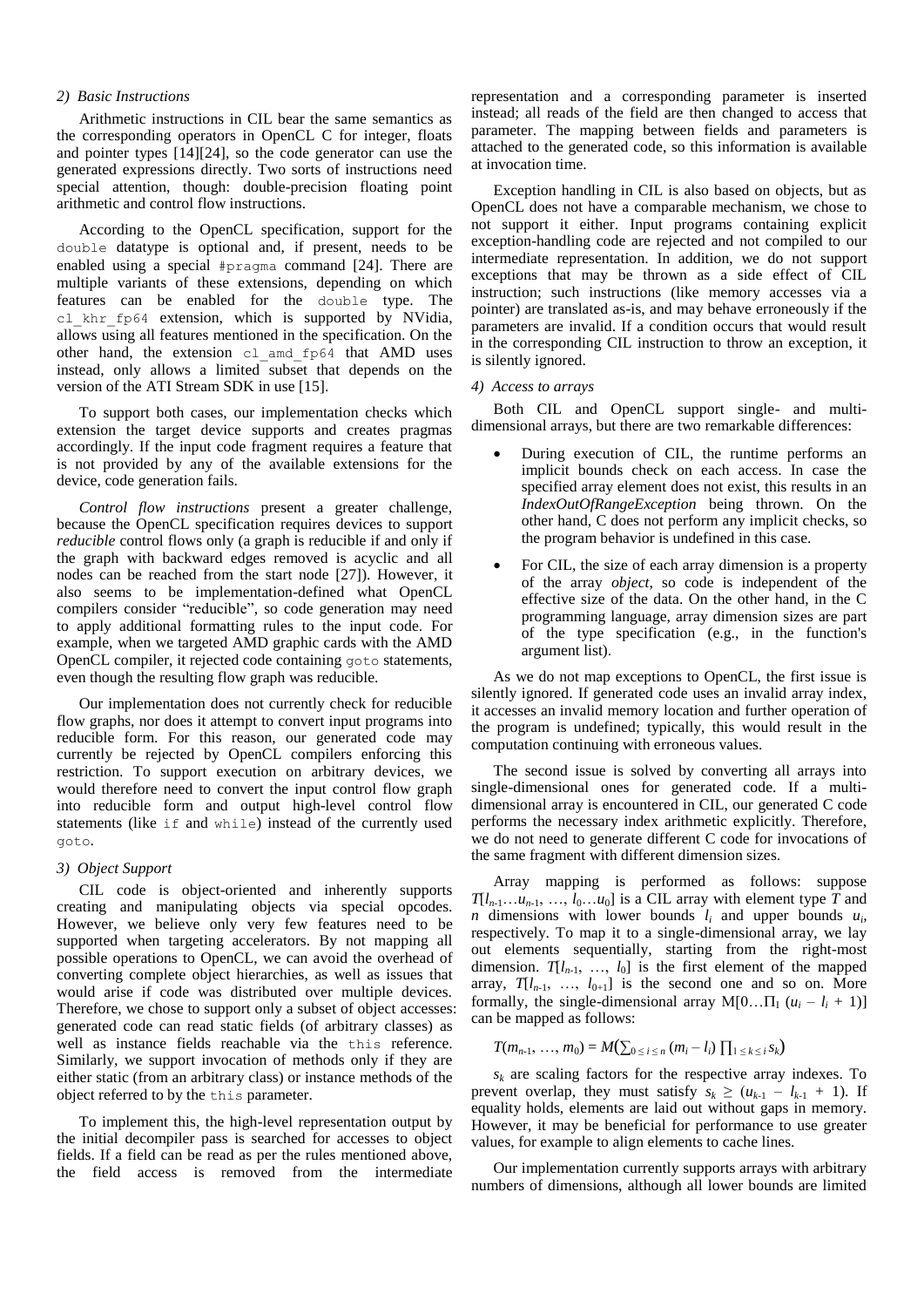to zero. However, we believe this is no severe limitation for practical use, as these are the only types of arrays that can be created using built-in C# language statements [\[26\].](#page-8-14) To create arrays of other shapes, appropriate .NET framework methods need to be called explicitly.

As we are using explicit index arithmetic, we also need to pass the scaling indexes  $s_k$  to the generated code. Similar to passing object fields, this is performed via additional parameters.

# *5) Function calls*

Currently we provide only limited support for function calls from generated code. If any of the call instructions for dynamic targets (callvirt for virtual methods, calli for pointers to functions) is encountered in the input method, the decompiler rejects the CIL code. Calls to statically-known targets (i.e., those using the call instruction) are supported, but only for a specific set of functions:

- Static functions
- Instance functions of the object referenced by the this parameter
- Array accesses
- Basic mathematical functions
- OpenCL support functions

Invocation of other CIL functions is supported only if those other functions are either non-virtual and defined on the object referenced by the implicit this parameter or if they have been declared static (without restriction on the object type defining the function). If a call satisfying these requirements is encountered, the OpenCL code generator recursively invokes the decompiler for the target function. If the function itself satisfies the requirements for mapping to OpenCL, C code will be generated for it and included as a subroutine when outputting code for its caller.

In CIL, only accesses to one-dimensional arrays with a lower bound of zero are supported by the language itself; i.e., via special opcodes. All other arrays are represented as objects of special runtime-provided classes, and all accesses (like getting or setting an element, or querying the size of an array dimension) are performed by calls to methods of these special objects. Our implementation recognizes these calls and represents the operation as ordinary array accesses in the highlevel intermediate representation. During code generation, they are transformed into accesses to single-dimensional arrays as discussed above.

If input code uses functions from the runtime-provided class System.Math, the call is mapped to appropriate OpenCL built-in functions if possible. For example, System. Math. Max is translated to the max function. If a function is encountered for which no mapping exists, code generation fails.

The last special case of supported functions concerns those for direct OpenCL support like the built-in function get global id. To allow calling these functions explicitly, the regular .NET compiler needs a function in a normal class it can bind the call to. We therefore added special static ``dummy" methods to our support code. These methods do not

have a valid implementation on the CPU (they just throw an exception if they are invoked). However, our decompiler recognizes corresponding call instructions and redirects them to their OpenCL counterparts instead.

# <span id="page-5-0"></span>*D. Invocation*

After all transformations of the input program have been performed, it is ready to be executed on an OpenCL compute device. Actual decompilation and code generation only needs to be performed once; the code is cached and can be reused as needed.

Because different devices may support different features, the code generated for the same CIL method also depends on the target device. Therefore, we cache compiled code using both the device and method objects as cache key.

To execute a code fragment with OpenCL, we follow the steps described in the specification: we identify the available compute devices first, and then create necessary control objects for them. Generated code is compiled and stored by means of a *Program* object. A *Kernel* object is created to hold the parameters that will be passed at invocation time. Commands to the target device (e.g., data transfers and execution) are managed by means of a *Queue*.

All object fields accessed in generated code are read via .NET reflection. Scalar values can be stored directly in the *Kernel* object; if an array is encountered instead, a memory buffer is allocated on the device and corresponding data transfers are inserted into the queue. For multi-dimensional arrays, the index scaling factors are calculated and applied to the appropriate parameters.

# V. EVALUATION

We tested our implementation on a computer system with an Intel 2600K Quad-Core-Processor and an Nvidia Geforce GTX 460 GPU accelerator.

The CPU was used for serial execution that served as a baseline for the experimental evaluation. For the parallel code blocks, we used the *Parallel.For* implementation of the .NET Framework 4.0. The GPU was used as the target compute device to test and compare the performance characteristics of our implementation against the baseline and the parallel version.

Since there is no widely accepted benchmark for parallel programs based on the .NET Framework, we selected a number of well-known compute intense algorithms from the parallel computing domain. Besides simple functions such as dot product and vector average, we also covered more complex algorithms such as heat transfer simulation and a Sudoku Validator. Moreover, some of the algorithms, e.g. matrix multiplication and histogram computation, are fundamental for many algorithms in the scientific and financial computing domain.

The examples were programmed using the *Parallel.For* implementation and were not optimized for execution on GPUs. In order to run them on the GPU, we simply exchanged the namespaces in the original code without further adjustments.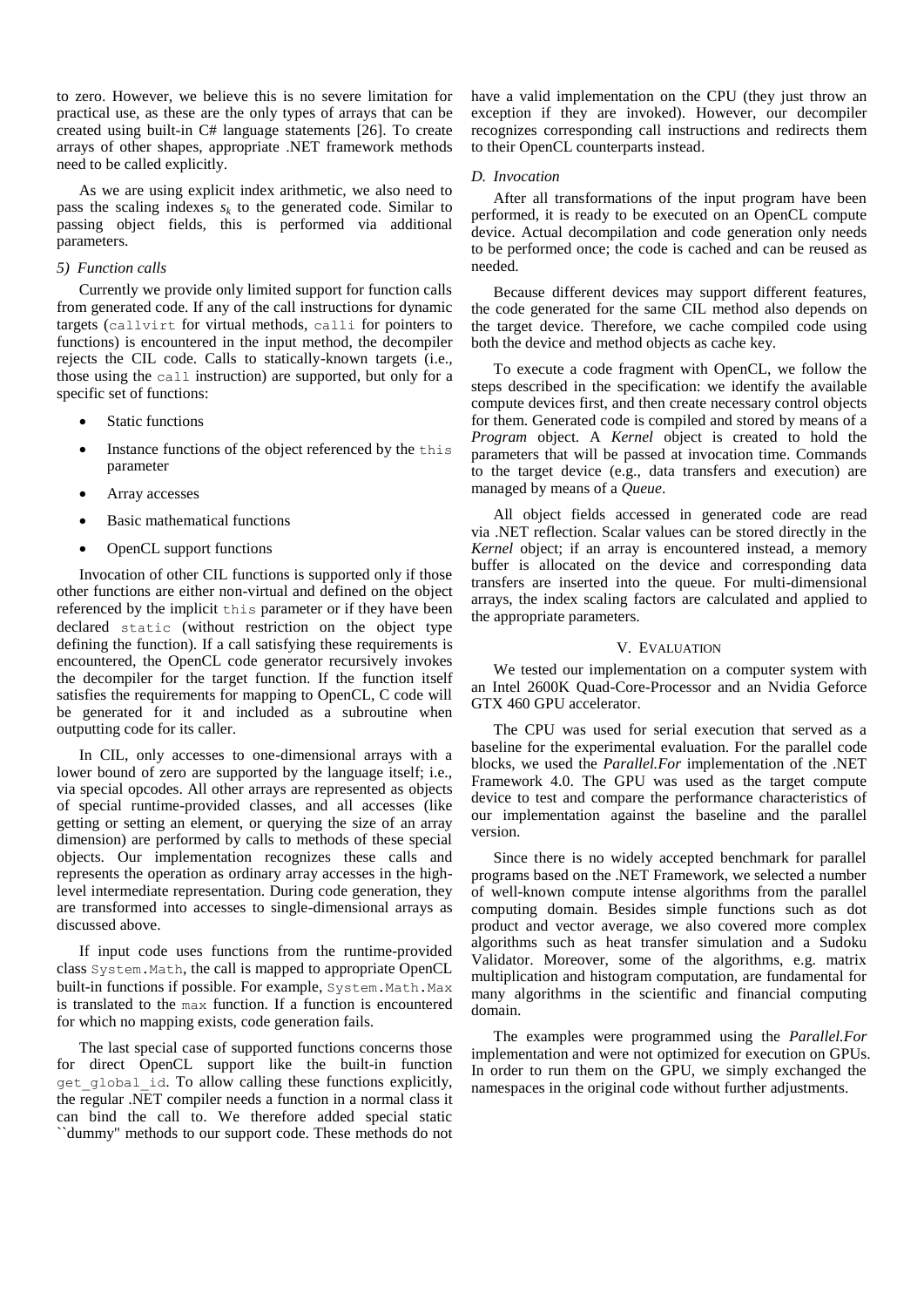

Fig. 2: Evaluation of our approach with various well-known compute intense algorithms. (CPU: Intel 2600K, GPU: Nvidia GTX460)

<span id="page-6-0"></span>

Fig. 3: Execution time to validate Sudoku for various problem sizes.

<span id="page-6-1"></span>Our test procedure consisted of three rounds for warm up and 10 rounds for measurements. We chose problem sizes that led to an execution time between two and ten seconds for 10 runs in serial execution. The same problem sizes were tested with Microsoft's *Parallel.For* on CPU and with our *Hybrid.Parallel.For* on GPU. Afterwards the correctness of the results was checked against a sequential implementation.

Memory layout, access patterns and several other execution characteristics have a crucial impact on the performance of a program running on a GPU compute device [\[7\].](#page-8-15) Despite the fact that we did not implement any optimizations regarding these characteristics in our library yet, it performed very well; so well in fact, that it can be used to complement Microsoft's *Parallel.For* implementation in its current state. It is expected to perform even better when future enhancements - especially related to memory layout and access patterns - are incorporated in our library.

[Fig. 2](#page-6-0) shows the results of our initial evaluation. Serial execution time is considered the baseline and therefore normalized to 1.0. The diagram shows that there is a fair scaleup for the CPU runs with most algorithms. *Hybrid.Parallel.For* performed very well compared to Microsoft's *Parallel.For* implementation.

Some algorithms do not scale well on the CPU, but those that do, also achieve excellent performance on the GPU. Exceptions are: *Convolution*, which scales pretty good at the CPU but not on the GPU; and *Histogram*, which does not scale on the CPU but runs very well on the GPU. The data access

pattern of *Convolution* is similar to the access pattern of *Heat Transfer* but does not fit as well to the memory fetching mechanisms of GPUs in two out of the three accesses. To improve the performance, the data could be expressed as OpenCL images or stored in the local memory in the GPU memory hierarchy. *Histogram* heavily relies on atomic add operations which seem to be the bottleneck for CPU execution. The GPU implementation in combination with the GPU execution model seems to be better suited for such a workload.

[Fig. 3](#page-6-1) demonstrates a common case with GPU computing. Due to the initial overhead of setting up the GPU and moving data onto it, GPU computing is generally better suited for larger problem sizes. We expect that by our improvements the performance can also be enhanced so that even smaller examples will benefit from GPUs. In the future versions of our library the break-even will be dynamically supervised.

Furthermore GPUs are best suited for data parallel problems - which many of the examples are. Parallel sorting using a task spawning *Quicksort* would not be appropriate for GPUs. On the other hand there are very fast implementations of *Radixsort* for GPUs [\[4\].](#page-8-16) Such basic functionality, as sorting, prefix scans, … can be integrated in and shipped with our library in the future.

[Fig. 4](#page-7-0) shows the overhead of a Sudoku implementation based on our *Hybrid.Parallel.For* compared to a native version based on OpenCL and C++. Our Sudoku implementation consists of several diverse parallel loops. Hybrid.Parallel has a lower performance as compared to the native implementation.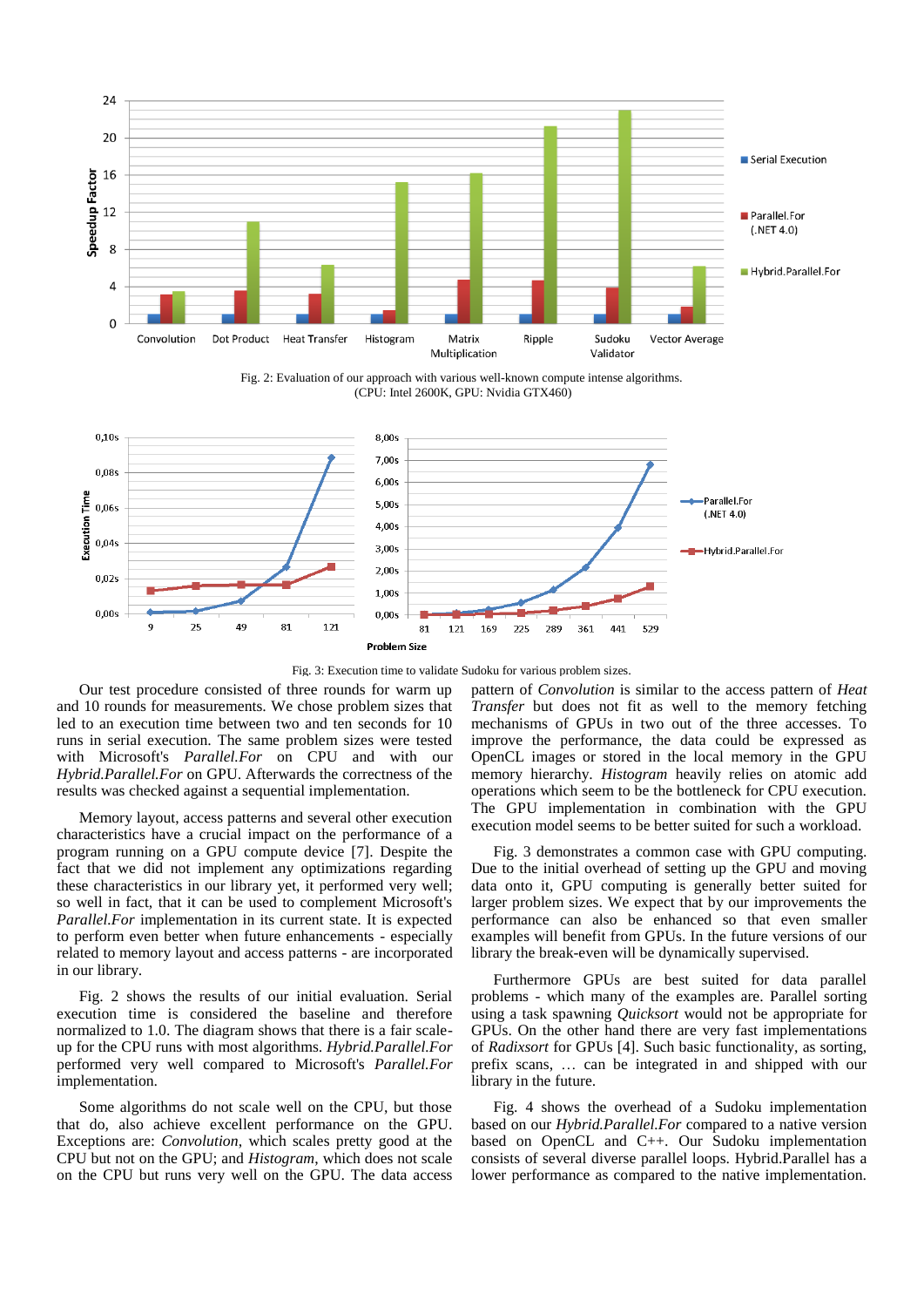

Fig. 4: Overhead of our solution compared to native execution.

<span id="page-7-0"></span>On the other hand, a native implementation requires a lot more effort on the part of the programmer, as well as a deep understanding of the OpenCL programming model and characteristics of GPU Compute Devices. Furthermore, optimizations on the native version will only benefit that specific implementation, while optimizing our library will enhance all applications relying on it.

While our approach has the qualitative potential to help developers exploit the performance of widespread accelerators, we expect that extending and enhancing our implementation to support automatic and semi-automatic optimizations will bring further speedup advantage.

#### VI.RELATED WORK

**Decompilers and Binary Translators** have been researched for decades. According to [\[19\],](#page-8-9) the first decompilers date back to the 1960s and were used to help in porting existing binary code to new processor architectures. Decompilers strive not only for *correct*, but also for *human-readable* source code output. Therefore, they do not only focus on individual instructions, but also on optimizations, high-level control flow statements and data structures. One example is the commercial *HexRays Decompiler*, a plug-in for the *Interactive Disassembler IDA* [\[5\]](#page-8-17) that specifically aims to help in understanding binary code for which no source code is available.

Binary translators share concepts with decompilers, but for a different purpose: translation of binary code for one architecture into semantically-equivalent binary code for another. An example is the *UQBT* framework [\[18\]](#page-8-18) which accepts x86, SPARC, PA-RISC and 68000 binaries as input and supports C and Java as output.

**Aparapi** [\[23\]](#page-8-19) is a library that allows to write Java code for AMD GPUs. Application code needs to inherit from the provided *Kernel* class and overwrite its *Run* method. If the kernel is invoked, it will run on the GPU if both a supported graphics card is installed and all features used by the program can be mapped to the GPU; otherwise, it executes on the CPU instead.

Aparapi supports only primitive Java types (with the exception of double and char). Arrays of primitive types are supported as long as they have only one dimension. They also cannot be used as arguments to calls or aliased within the same method. Static fields of objects cannot be used unless their value is known at compile time; instance fields can be read, not written. Creating new objects (including arrays) is not

supported, neither are exception handling nor control flow statements like break, continue and switch.

**GPU.NET** [\[11\]](#page-8-20) consists of a runtime library and postprocessor that works on .NET assemblies. To execute code on a GPU, it needs to be within a static method and annotated with the *Kernel* attribute; such methods are extracted from compiled .NET binaries and processed during an additional compilation step. For buffers like arrays, special annotation can be used to specify the memory space they should be placed in by the runtime.

GPU.NET generates neither CUDA nor OpenCL code, but compiles directly to device-specific binary code. If no supported graphics card is installed, the code is executed on the CPU instead.

Both libraries follow a fundamentally different approach: they do not create OpenCL code, but GPU vendor specific binaries. Because they are tailored for specific vendor hardware, they may exhibit better performance on a subset of accelerators, but are also restricted to specific devices. They also do not hide the OpenCL API, so programmers still need to understand the notion of a kernel, to adjust grid sizes, and calculate thread and block indexes. As described, our solution does this automatically based on best practices, assessment, and runtime evaluation. This leads to code bloat and makes them less suitable for refactoring.

#### VII. FUTURE WORK – THE VISION

In order to get even better performance, we want to implement automatic and semi-automatic optimizations in our library. A full overview on possible optimizations is given in [\[17\].](#page-8-1)

[Fig.](#page-8-21) depicts one idea for semi-automatic optimization. Using annotations (called "Attributes" in .NET), a programmer describes the data access patterns of her algorithm. Based on this information, the library can map the data onto the most suitable memory in the hybrid memory architecture. This approach is similar to the description of memory distribution and processor usage in *High Performance Fortran* [\[13\].](#page-8-22) Details about the access patterns and mappings we plan to consider are discussed in [\[16\].](#page-8-23) Since memory layout and access patterns are the most crucial performance indicators on GPUs, we anticipate that this will enable developers to achieve significant performance improvements while still only focusing on their algorithm instead of thinking about the underlying hardware. Some data access information can be derived automatically without hints from the developer.